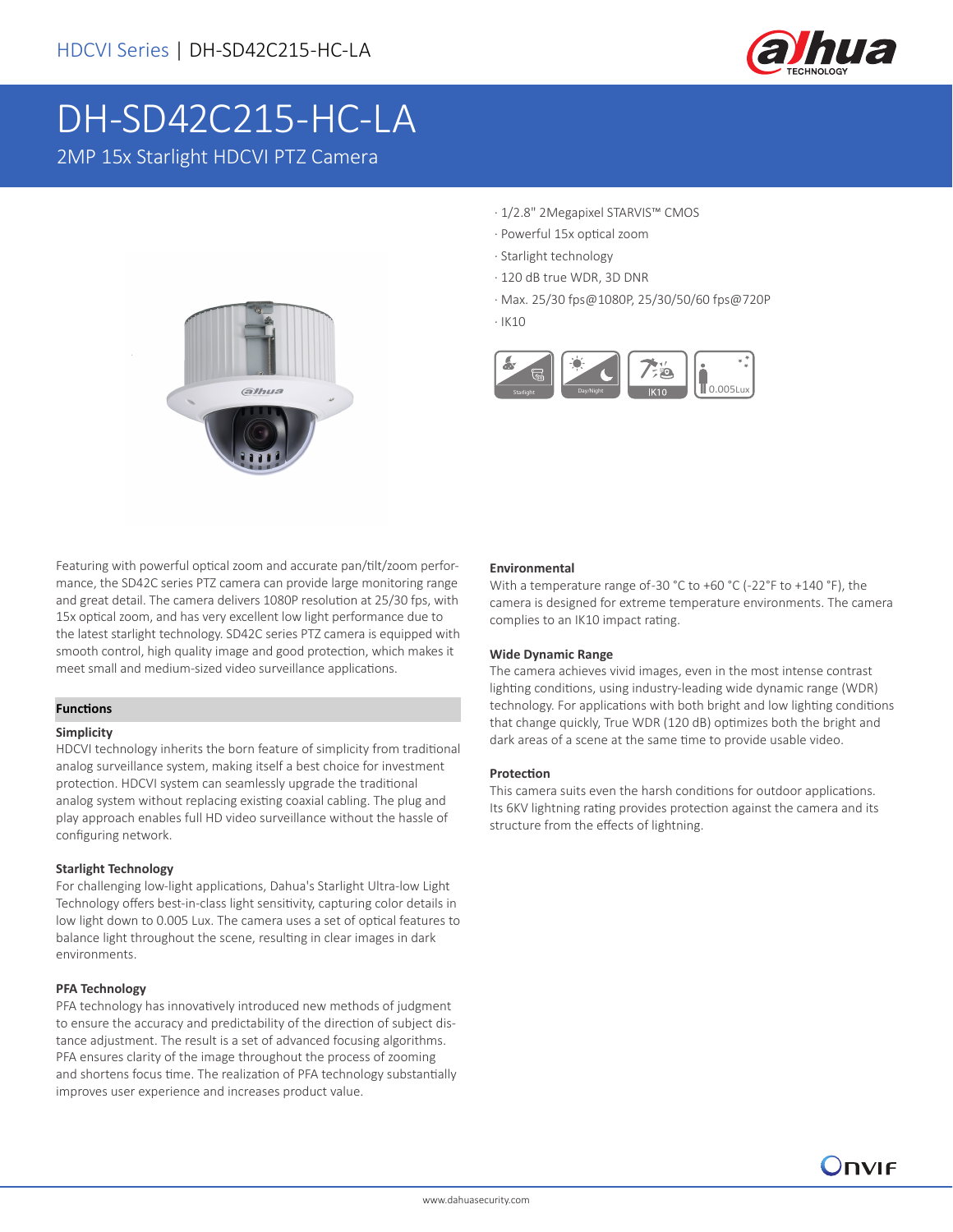## HDCVI Series | DH-SD42C215-HC-LA

## **Technical Specification**

| Camera                   |                                               |
|--------------------------|-----------------------------------------------|
| Image Sensor             | 1/2.8" STARVIS™ CMOS                          |
| Pixel                    | 2MP                                           |
| Max. Resolution          | 1920 (H) x 1080 (V)                           |
| <b>ROM</b>               | 16 MB                                         |
| <b>RAM</b>               | 256 MB                                        |
| Electronic Shutter Speed | $1/3$ s- $1/100000$ s                         |
| <b>Scanning System</b>   | Progressive                                   |
| Min. Illumination        | Color: 0.005 Lux@F1.6<br>B/W: 0.0005 Lux@F1.6 |

Lens

| Focal Length         | 5 mm-75 mm                            |                                 |                                          |                                 |
|----------------------|---------------------------------------|---------------------------------|------------------------------------------|---------------------------------|
| Max. Aperture        | $F1.6 - F2.8$                         |                                 |                                          |                                 |
| Field of View        | H: 58.9-5.1; V: 34.1-2.9; D: 66.6-5.8 |                                 |                                          |                                 |
| Optical Zoom         | 15x                                   |                                 |                                          |                                 |
| Focus Control        | Auto/Semi-Auto/Manual                 |                                 |                                          |                                 |
| Close Focus Distance | 1 m-1.5 m (3.28 ft-4.92 ft)           |                                 |                                          |                                 |
| Iris Control         | Auto/Manual                           |                                 |                                          |                                 |
|                      | Detect                                | Observe                         | Recognize                                | Identify                        |
| DORI Distance        | 1034 m<br>(3392.39 ft)                | 409 m<br>$(1341.86 \text{ ft})$ | $205 \text{ m}$<br>$(672.57 \text{ ft})$ | 103 <sub>m</sub><br>(337.93 ft) |

## PTZ

| Pan/Tilt Range       | Pan: 0° ~ 360° endless; Tilt: -2° ~ 90°, auto flip 180°             |
|----------------------|---------------------------------------------------------------------|
| Manual Control Speed | Pan: 300°/s; Tilt: 200°/s                                           |
| Preset Speed         | Pan: 300°/s; Tilt: 200°/s                                           |
| Presets              | 300                                                                 |
| Tour                 | 8 (up to 32 presets per tour)                                       |
| Pattern              | 5                                                                   |
| Scan                 | 5                                                                   |
| Speed Adjustment     | Support                                                             |
| Power-off Memory     | Support                                                             |
| <b>Idle Motion</b>   | Preset/Tour/Pattern/Scanning                                        |
| Protocol             | DH-SD<br>Pelco-P/D (auto recognition)                               |
| Video                |                                                                     |
| Resolution           | 1080P (1920 × 1080); 720P (1280 × 720); D1 (704 ×<br>576/704 × 480) |
| Frame Rate           | 1080P (25/30 fps); 720P (25/30/50/60 fps)                           |
| Day/Night            | Support                                                             |
| BI C                 | Support                                                             |

| <b>WDR</b>                   | 120 dB                                                                                                            |
|------------------------------|-------------------------------------------------------------------------------------------------------------------|
| <b>HLC</b>                   | Support                                                                                                           |
| <b>White Balance</b>         | Auto/Indoor/Outdoor/Tracking/Manual/Sodium lamp/<br>Natural light/Street lamp                                     |
| Gain Control                 | Auto/Manual                                                                                                       |
| Noise Reduction              | 2D/3D                                                                                                             |
| <b>Motion Detection</b>      | Support                                                                                                           |
| Region of Interest (RoI)     | Support                                                                                                           |
| Image Stabilization          | Electronic                                                                                                        |
| Defog                        | Electronic                                                                                                        |
| Digital Zoom                 | 16x                                                                                                               |
| Flip                         | $0^{\circ}/180^{\circ}$                                                                                           |
| Privacy Masking              | Up to 24 areas                                                                                                    |
| Audio                        |                                                                                                                   |
| Compression                  | G.711a; G.711Mu                                                                                                   |
| Function                     |                                                                                                                   |
| CVI Product Output Mode      | CVI; TVI; AHD; CVBS                                                                                               |
| Certification                |                                                                                                                   |
| Certifications               | CE: EN55032/EN55024/EN50130-4<br>FCC: Part15 subpartB, ANSI C63.4-2014<br>UL: UL60950-1+CAN/CSA C22.2, No.60950-1 |
| Port                         |                                                                                                                   |
| Analog Output                | 1 (CVBS/CVI output, BNC port)                                                                                     |
| <b>RS485</b>                 | 1 (baud rate range: 1200 bps-9600 bps)                                                                            |
| Audio Input                  | $\mathbf{1}$                                                                                                      |
| Alarm Input                  | $\overline{2}$                                                                                                    |
| Alarm Output                 | $\mathbf{1}$                                                                                                      |
| Power                        |                                                                                                                   |
| Power Supply                 | DC 12V/5A ± 10%                                                                                                   |
| Power Consumption            | Basic: 9.6W<br>Max: 12W (module zooming, PTZ operations)                                                          |
| Environment                  |                                                                                                                   |
| <b>Operating Temperature</b> | -30°C to +60°C (-22°F to +140°F)                                                                                  |
| <b>Operating Humidity</b>    | $\leq$ 95%RH                                                                                                      |
| Protection                   | IK10; TVS 6000V lightning protection; surge protection                                                            |
| Structure                    |                                                                                                                   |
| <b>Dimensions</b>            | 158 mm × 0198 mm (6.22" × 07.80")                                                                                 |
| Net Weight                   | 2.3 kg (5.07 lb)                                                                                                  |
| Gross Weight                 | 3.3 kg (7.28 lb)                                                                                                  |